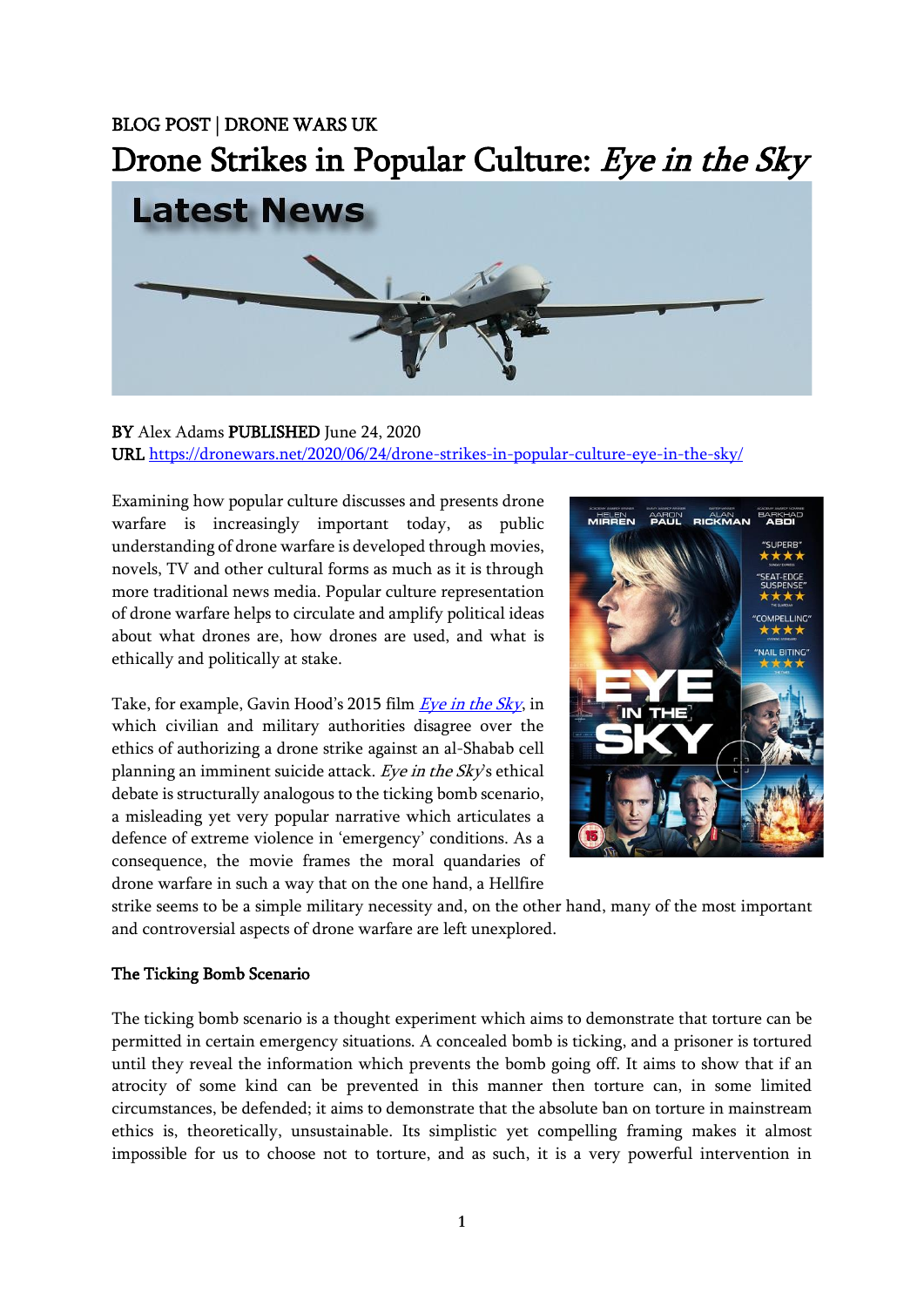discussions about torture: the question can be dismissed and critiqued, but it cannot, on its own terms, be answered in the negative.



CIA torture scene from Zero Dark Thirty

As I wrote in my book *How to Justify Torture: Inside the* [Ticking Bomb Scenario](https://www.atadamswriting.com/how-to-justify-torture), this scenario is also one of the most prevalent narratives about torture, and can be found throughout a wide range of cultural productions, including some of the most successful novels, films, and TV series of the twentieth and twenty first centuries. Torture remains shocking and sad in these narratives, but the point of these stories is that shocking and sad things may sometimes, however unfortunately, be necessary. These stories dramatize one off events, but in practice

their political function is to circulate justifications for torture systems.

Similar rhetorical positions can be found in discussions about drone warfare. In a 2013 Foreign Affairs article, ['Why Drones Work'](https://www.foreignaffairs.com/articles/somalia/2013-07-01/why-drones-work), for instance, Daniel Byman writes that "sometimes imminent and intolerable threats do arise and drone strikes are the best way to eliminate them" because they "offer a comparatively low-risk way of targeting these areas while minimizing collateral damage". Drone violence is positioned here as a lesser evil which will get the job done whilst at the same time minimizing harm, which is the way that the ticking bomb scenario encourages us to understand torture.

"With the right feelings," write Jeffrey S. Bachman and Jack Holland in [their discussion of Obama's](https://www.tandfonline.com/doi/full/10.1080/13642987.2019.1592159)  [drone policy,](https://www.tandfonline.com/doi/full/10.1080/13642987.2019.1592159) "it is easy to justify killing". Positioning collateral damage as regrettable but inevitable if the right thing is to be done in the pursuit of justice is a major tactic found throughout rhetorical justifications of drone violence, just as torture is positioned as regrettable but necessary in certain articulations of the torture debate.

The important point here, however, is that discussions of limited torture and unintentional deaths are misleading ways of framing ethical discussions about contemporary warfare because a critique, however detailed, of any given isolated decision fails to reflect what is at stake in such practices of violence. In order to understand what is at stake in the system of global militarized surveillance one must aim for a comprehensive understanding of the *practice*, rather than any one act of killing; the way to challenge the ticking bomb scenario is not to say that the imaginary terrorist should not be tortured, but rather to reveal the ideological service that the thought experiment performs in relation to a sustained practice of torture.

## Eye in the Sky

Eye in the Sky stages, simply, one decision. Three al-Shabab terrorists occupy a house in Kenya. They are under constant drone surveillance, and an international coalition of American, British, and Kenyan military forces plans to collaborate on a capture operation. However, there is an unexpected development: the targets move to another location, in a district which is inaccessible to the capture team, and begin to prepare two young recruits for imminent suicide attacks. The operation immediately changes drastically, and everybody involved has to reassess whether it is appropriate for the objective of the operation to change from capture to kill.